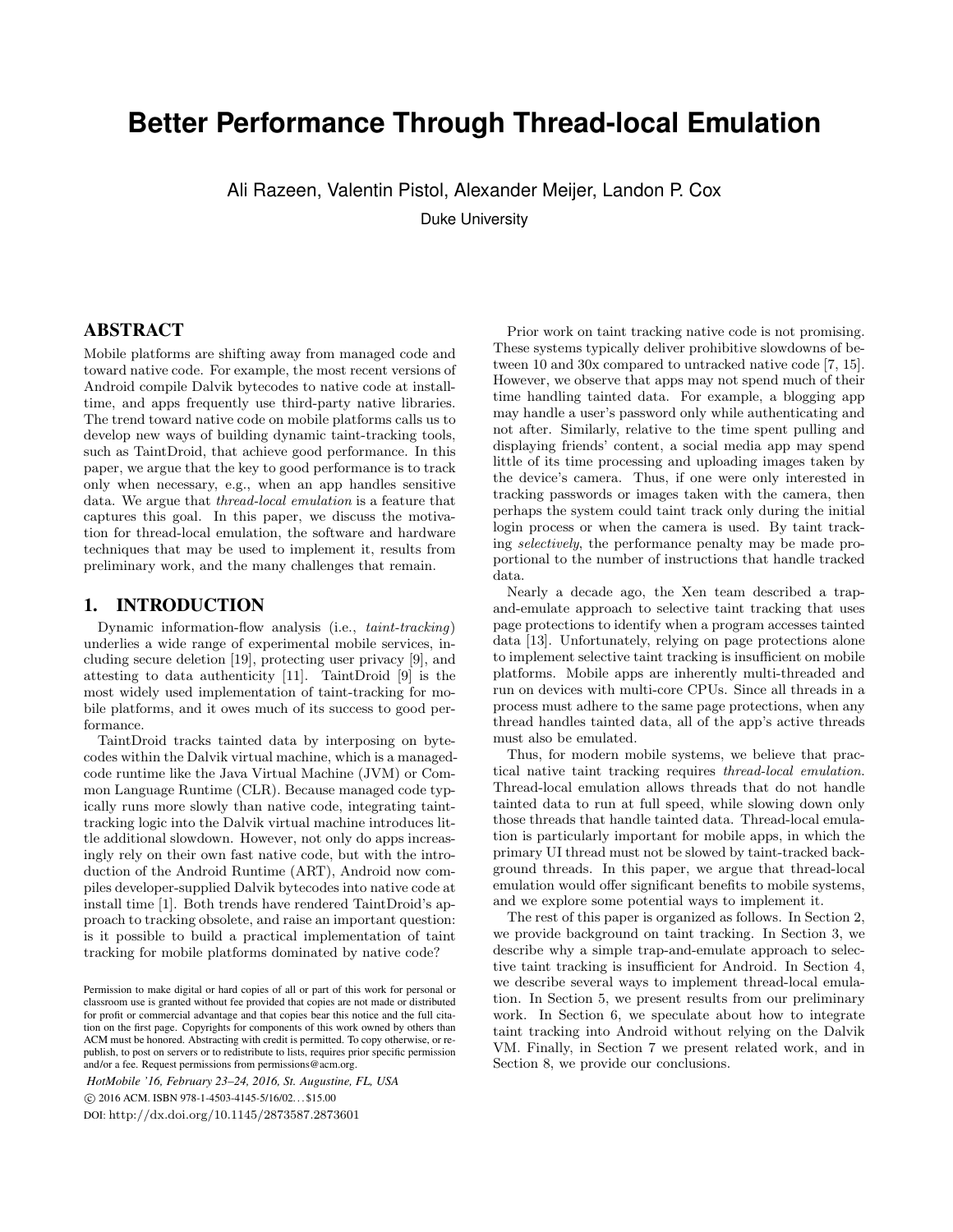# 2. BACKGROUND: TAINT TRACKING

Taint tracking records data dependencies between program storage, such as individual memory addresses and registers, and one or more taint sources, such as a device's GPS sensor or the network. Each storage location has an associated taint label indicating whether its current value depends on a taint source. Because taint labels are not part of the physical- or virtual-machine interface, a taint-tracking system must update labels through emulation. That is, the system must interpose on any operation that transfers information from one storage location to another, such as a virtual-machine bytecode or physical-machine instruction. For example, TaintDroid maintains a 32-bit label for each object field and program register and updates fields' and registers' labels whenever a Dalvik bytecode executes.

For many years taint tracking was most commonly used to detect and defeat malware [15, 23], but many recent systems demonstrate that it is a generally useful technique for addressing a range of problems. For example, YouProve [11] uses taint tracking to attest to the authenticity of sensor data generated by a smartphone, such as audio or images, even if the data is compressed or cropped. Pebbles [19] uses taint tracking to logically group data items that are scattered across disparate parts of a storage system into higherlevel units, such as an email or expense report. Grouping related data items into logical units allows the system to securely delete sensitive emails and other documents that span multiple databases and files. CleanOS [20] uses tracking to record where sensitive data resides in a device's memory and filesystem, so that this data can be evicted to the cloud if the device is lost or stolen. Finally, taint tracking has helped monitor how apps use private data [9], verify the security of point-of-sale apps [10], and improve apps' energy efficiency [18].

For nearly all of these systems, efficient taint tracking is crucial. The extra work required by emulation, i.e., interposing on each operation to update taint labels, imposes an inherent performance penalty. However, if the additional work is small relative to the time required to perform the original operation, then the overall performance penalty will also be small. This is precisely how TaintDroid achieves good performance; the Dalvik bytecodes on which it interposes are slow compared to native ARM instructions. At the same time, the poor performance of Dalvik bytecodes has led app developers to use more native code, and recent versions of Android compile bytecodes to native instructions at install time. This move to native code has had the unfortunate side effect of inflating the cost of taint tracking. Taint tracking native code typically costs between 10 and 30x, whereas TaintDroid's overhead is less than 20%.

One way to make taint tracking practical again is to do it selectively. In particular, apps may only rarely handle tainted data, and thus it may be possible to pay the price of emulation only when required. For example, if a system is only interested in tracking data from the GPS sensor, then apps that do not use location data will not pay a performance penalty. Or if an app uses location data, then it will only slow down while processing location data. Of course, for apps that make heavy use of tracked data, then the slowdown will be severe and unavoidable. However, we expect that many interesting apps will spend little time, relative to their lifetimes, handling tracked data. A major part of our ongoing work is testing this hypothesis.

For the rest of this paper, we concern ourselves with only explicit information flows, and we ignore implicit flows, e.g., information flows triggered by a program's control flow. The impact of this limitation depends on the use case. Prior work on implicit flows has shown that for certain applications and data types, implicit flows can be tracked at a reasonable cost. For example, SpanDex [8] quantifies and limits the amount of password information leaked through a malicious app's control flow. A general solution to the problem of implicit flows is unlikely to emerge anytime soon, but tracking implicit flows is unnecessary for many systems. For example, in YouProve, an app using implicit flows to leak information does not undermine the system's goals. YouProve will not attest to the authenticity of sensor data leaked through implicit flows, which defeats the reason for using it in the first place.

## 3. SELECTIVE TAINT TRACKING

To begin, we will assume that a mobile app consists of Dalvik bytecodes executing within a Dalvik VM and native libraries executing on the bare metal. TaintDroid provides taint tracking for bytecodes, but does not handle native code.

To implement selective taint tracking of native code, we must capture transitions from Dalvik to native code. Android apps are written in Java and use the Java Native Interface (JNI) to invoke native methods. Thus, we must first modify the JNI bridge and use the mprotect system call to disallow read and write access to memory pages containing tainted data when a native method is called from Dalvik.

As long as native code does not access tainted data, it will run at full speed. However, if native code tries to access tainted data, the operating system will raise a segmentation fault (SIGSEGV). The fault handler will transfer control of the thread to taint-tracking and emulation software running in the thread's address space. The emulator executes the program's instructions and performs dynamic taint tracking based on instructions' semantics. For example, suppose the emulator encounters the instruction add r0, r1, r2, which computes the sum of r1 and r2 and stores the result in r0. In addition to updating the value of r0, the emulator will update r0's taint label using r1's and r2's labels: Taint(r0) ← Taint(r1) ∪ Taint(r2), where ∪ represents the union of two taint labels. The emulator executes native code in this manner until (1) it returns to Dalvik via the JNI bridge, or (2) all register labels are taint free[13].

While this approach works well for single-threaded programs, it creates a dilemma for apps that have threads executing in parallel. First, to emulate the faulting instruction, the fault handler must access tainted data. However, when the handler executes, it is still bound by the protections that caused the original fault. Accessing tainted data with these protections in place will trigger a new fault, leading to an unending series of faults and no forward progress. At the same time, allowing the fault handler to remove page protections to avoid an infinite loop would allow non-emulated threads to access tainted pages without trapping.

To prevent this, we could force all threads to run in emulated mode anytime a thread accessed tainted data. Placing each thread in emulation mode would allow us to safely disable page protections and rely on threads' emulation layers to protect tainted data. The downside of emulating all threads is that every thread would pay a significant perfor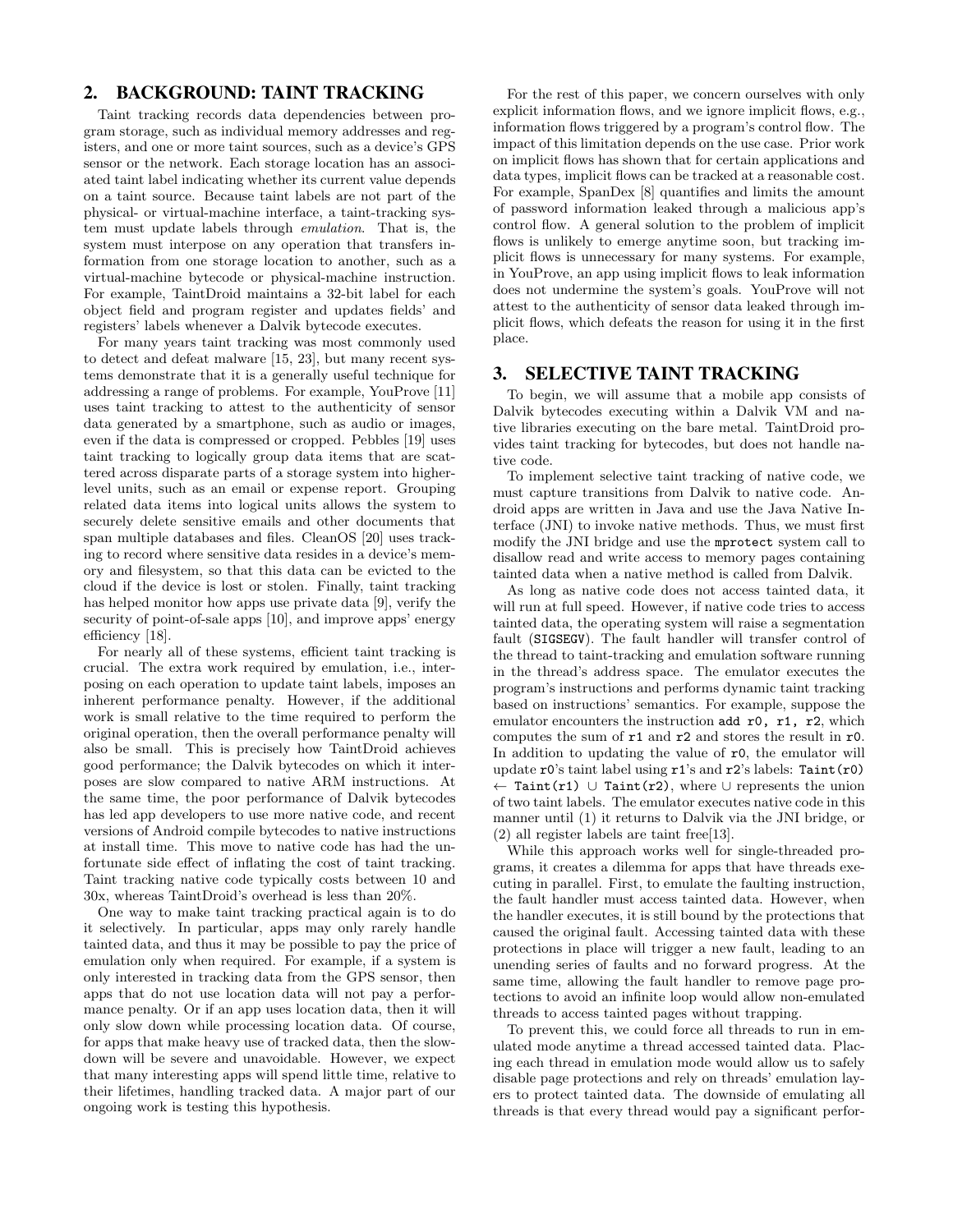mance penalty, even when they do not access tainted data. This is particularly problematic for mobile platforms like Android, on which the main UI thread must remain fast to ensure good responsiveness. An ideal solution would only taint track the threads that access tainted data.

# 4. THREAD-LOCAL EMULATION

Thread-local emulation ensures that a thread will only pay the performance penalty of emulation if it accesses tainted data. Implementing thread-local emulation requires a way to protect tainted data from non-emulated threads while simultaneously granting emulated threads access. In this section, we discuss possible software and hardware techniques that may be used to do so.

## 4.1 Software Techniques

Reading Memory with the Kernel: Each process in the Linux kernel can access its own address space through the kernel by reading and writing /proc/self/mem. As the reads and writes take place in kernel space, they succeed without being restricted by page protections. Hence, the emulator can use it to access tainted data. Before emulating an instruction, it has to check if the instruction uses a memory location located in a protected page. If so, it has to perform the access via the kernel interface.

Multiple Virtual Page Mappings: The emulator can also use a technique proposed by Appel and Li [3]. For each page with tainted data, the emulator can create new entries in the process's page table that map to the same physical page, but with relaxed protections. Using these new mappings, the emulator can access tainted data without turning off page protections. Since the non-emulated threads will not be aware of the page table entries created by the emulator, they will not be able to freely access tainted data.

### 4.2 Hardware Techniques

We may also use hardware-specific features to implement thread-local emulation. Although this usually means a more complex implementation, hardware acceleration also gives us good performance. In this section, we focus on features provided in the ARM ISA. Although this limits the generality of the implementation, we consider it acceptable since most mobile devices use an ARM processor.

ARM Domains: The ARMv7 ISA has a feature known as memory domains. It allows each 1 MB region of a process's address space to be classified under different logical sections known as domains. There are a maximum of sixteen possible domains and each domain has one of three permissions associated with it. The domain permissions are set in a per-core CPU register known as the domain control register, which means that they are set on a per-thread basis. On an access to a memory location, the CPU core checks the running thread's permission for the domain of that location. If the permission is set to CLIENT, the core relies on page protections to decide if the access should be allowed. If it is set to NONE or MANAGER, access is unconditionally denied or allowed, respectively.

Memory domains may be used to implement thread-local emulation in the following manner. First, we define a new domain, TAINT. When a page contains tainted data, the surrounding memory region is classified under the TAINT domain. By default, a thread has CLIENT permissions for TAINT. The emulator, however, is given MANAGER permissions over TAINT. This means that even though the emulator runs in the same address space as the process, it can directly access tainted memory since its permissive MANAGER domain overrides page protections. Other threads will continue to be governed by page protections because they use the CLIENT permission.

Exposing Privileged CPU Features To User-Level Code: The inclusion of virtualization features in modern CPUs provides us with interesting opportunities. For instance, Belay et al. proposed Dune [5], a method of exposing privileged CPU features to user-level applications. In Dune, virtualization hardware features are used to allow applications to perform user-level page-table management. Applications can easily write their own page table entries and switch between different page tables. This is useful as our emulator can create its own page table mappings to freely access tainted data without also allowing nonemulated threads to do so. Unfortunately, Dune is not immediately usable in our work on smartphones for two reasons. First, Dune is implemented for the x86 ISA and not ARM. Second, as the authors of Dune admit, their page table management feature is not thread-safe. They state that this limitation is a matter of implementation but it is unclear how much work it would take to make it thread-safe in the context of ARM.

# 5. PRELIMINARY WORK



Figure 1: Overview of selective native code taint tracking with thread-local emulation.

In this section, we present results from our preliminary work on thread-local emulation for Android. A high-level overview of our system is illustrated in Figure 1. It follows a design similar to the one outlined in Section 3 and is currently implemented on Android 4.1.1.

Taint tracking at the bytecode level is done by TaintDroid. When an app uses the JNI, a taint protection layer ensures that memory pages containing tainted data are protected. If a thread attempts to access tainted data in native code, a taint access fault (a SIGSEGV) is triggered, which starts the emulator. The emulator disassembles each instruction, emulates its behavior, and performs taint propagation. When the CPU registers are no longer tainted, emulation ends and the thread executes natively.

To test the performance of our system, we developed a custom microbenchmark application, fully written in native code. This benchmark reads extended JPEG metadata (EXIF) from a tainted JPEG file using the libjhead native library and writes the metadata to standard out. It was developed based on our observations of the Instagram app. We found that it processes pictures taken with the camera in native code. During the processing step, it extracts the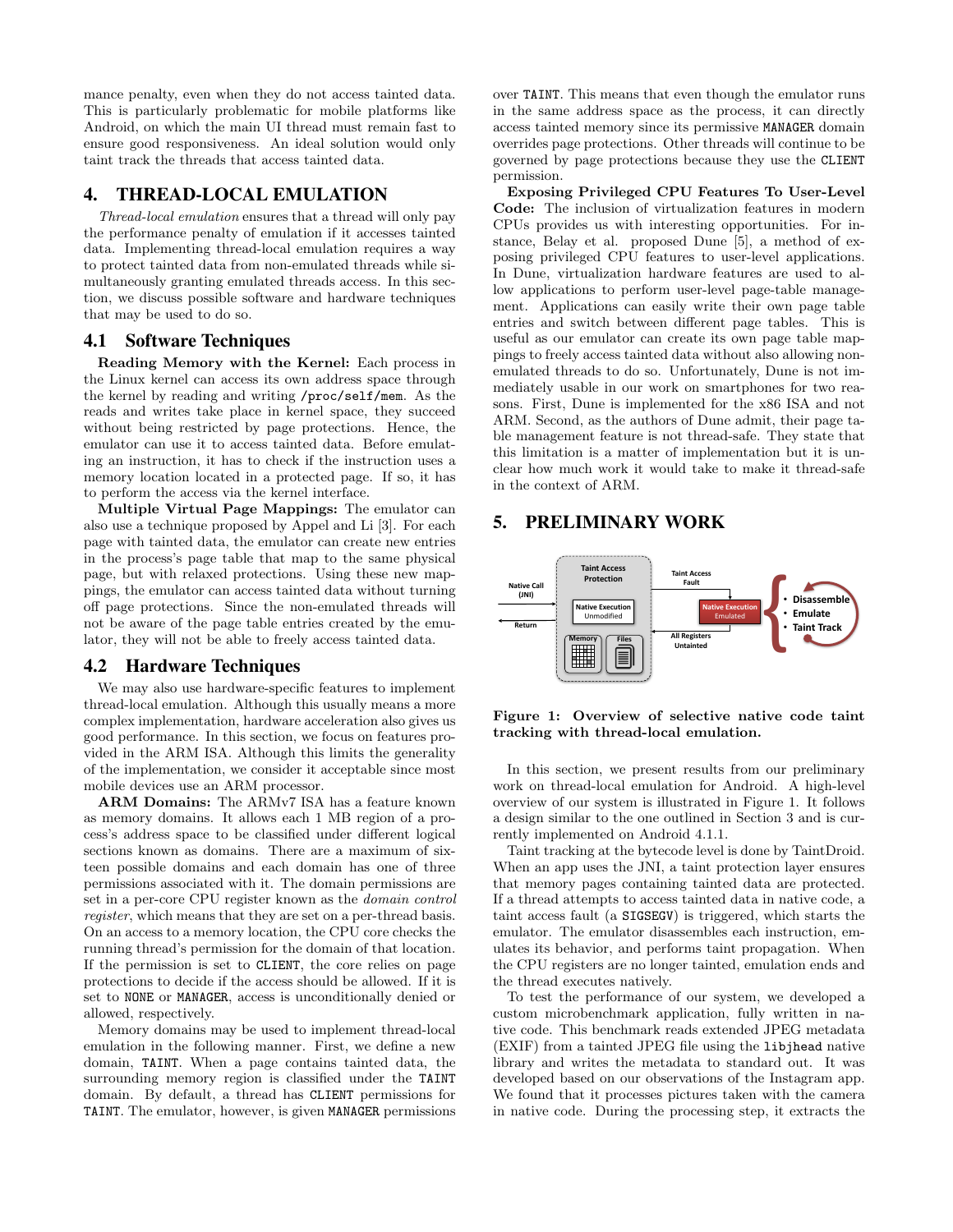EXIF data using the libjhead library and then applies a custom image filter.

We ran the benchmark on a Galaxy Nexus smartphone, and measured the time taken for it to complete, with and without taint tracking enabled. When taint tracking was enabled, we performed a full emulation of the benchmark and tried reading tainted memory with both the kernel and ARM domains. Our goal was to measure the amount of slowdown imposed by native-code taint tracking. Each experiment was conducted a hundred times. We report the median numbers below.

When the emulator reads tainted data through the kernel, the slowdown was 1,048x. In other words, the benchmark is over a thousand times slower when taint-tracking is enabled. As one might have predicted, trapping to kernel space each time we need a data item from a protected page is prohibitively expensive. When the emulator reads tainted data using ARM's memory domains, the slowdown is just 22x. We noticed similar levels of improvement in other data-heavy microbenchmarks.

Note that although a 22x slowdown is still significant, this is the slowdown of a microbenchmark that performs a single task. It does not reflect the amortized performance we expect with a third-party app that processes primarily untainted data.

### 5.1 Discussion

While implementing thread-local emulation, we noticed several issues that need to be addressed before we can have a practical system. In this section, we discuss each of them in detail.

Exiting Emulation Mode: We only want to emulate a thread while it is handling tainted data. Although it is safe to exit emulation when none of the CPU registers contain tainted data, it is not efficient to do so. Suppose we reach a state of untainted registers. Due to temporal locality, the next instruction may load tainted data again. Hence, it is wasteful to exit emulation as soon as the registers are untainted. We noticed this overhead due to unnecessary switching between native and emulation execution in our experiments. If we run our JPEG benchmark under selective taint tracking while using ARM domains, the slowdown is over 100x. Recall that the slowdown with full emulation is 22x. Our results are consistent with the observations made by Ho et al. in their selective taint-tracking work [13]. They mitigate this issue by continuing emulation for 50 more instructions after registers become untainted. Emulation exits only if the registers remain untainted at the end. We are presently investigating if a similar approach will suffice for us.

Tainted Data on Stack: The page containing the stack may become protected due to tainted registers that either spill onto the stack or are saved when a function call is made. A protected stack will immediately cause the thread to be emulated until the stack no longer contains tainted data. We are evaluating the performance impact of this issue and its relation to the temporal locality highlighted above. There are two ways of addressing this issue if it is a significant cause of overhead: (i) we could use a high number of watchpoints [12] if the hardware supports it to have fine-grained traps to tainted data, or (ii), we could use non-contiguous stacks [21] where tainted and untainted data are located in different pages even though they are on the stack.

False Positives: The page size on Android is 4 KB which means that page protections are coarse. Just as with the stack, a page with a single tainted byte will become protected and any access to untainted data within that page will cause unnecessary emulation. Although this is a general issue with page protections, it can take on special significance on Android. Android has a construct called the Looper [2], a message queuing system used in a multipleproducer, single-consumer manner. Each application has a single looper designated as the main looper. It is responsible for receiving events from different parts of the OS and delivering it to the application. If the page that contains the main looper's buffer becomes protected, the main event loop of the app will have to run in emulation mode. We are currently evaluating different options of addressing this issue, including the use of Dune [5].

The Trend to 64-bit ARM CPUs: We made use of memory domains, a feature of ARMv7, in our preliminary work. The ARMv7 ISA is used on 32-bit ARM CPUs. Unfortunately, the ARMv8 ISA, used on 64-bit ARM CPUs, no longer has support for memory domains. Given that newer smartphones are transitioning to 64-bit ARM CPUs [14], using memory domains is not a future-proof solution. This raises the urgency of using the other techniques discussed in Section 4 to allow the emulator to read tainted data.

# 6. LIFE WITHOUT DALVIK

In newer versions of Android, apps are still written in Java and compiled to Dalvik bytecode for distribution. However, the Dalvik VM is deprecated and is no longer used to interpret the app's bytecode. Instead, when an app is downloaded onto a phone, it is compiled into native code before execution. The absence of the Dalvik VM means TaintDroid will no longer work.

That said, the fact that apps are still distributed as bytecode provides us with an opportunity. We can rewrite its bytecodes and instrument them so that when the app is subsequently compiled, it will have taint tracking "baked in." This approach was first taken by Bell et al. in Phosphor [6], where tracking logic was added to Java applications running on the JVM by rewriting their bytecode. However, for performance reasons, we may not directly use their approach since in Android, the Dalvik bytecode will be further compiled into ARM assembly prior to execution. Instead of an always-on taint tracking scheme, as per Phosphor, we still need thread-local emulation.

To provide thread-local emulation we could first define a taint label for each class field. Second, we could set all class fields private and rewrite all direct field accesses as getterand setter-method invocations. The getter for a field checks the field's taint label. If it is not tainted, then the field is returned. Otherwise, the getter raises a taint exception and passes the field's value in the exception object. This means that all getter invocations will be surrounded by a try/catch block. If the getter raises a taint exception, method execution continues in the catch block which contains the rest of the method together with the taint-propagation logic.

It is important to note that adding taint-tracking logic to the bytecode only replaces TaintDroid's functionality. It does not handle the cases in which apps may use native libraries via the JNI.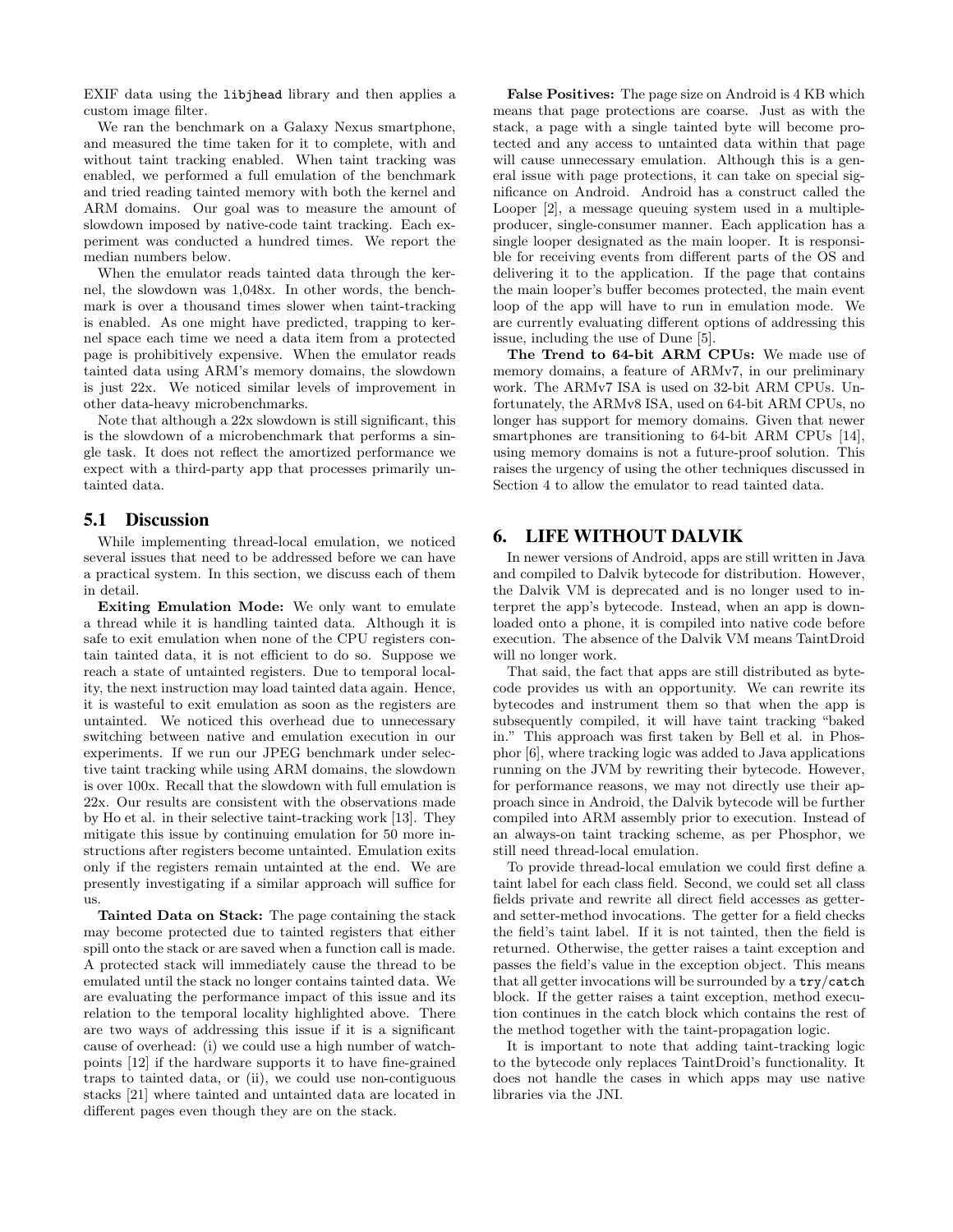# 7. RELATED WORK

Taint tracking on mobile platforms is an ongoing research topic. Qian et al. proposed NDroid [17], a virtualized environment based on QEMU to run Android apps and track taints when they use native code libraries. NDroid relies on TaintDroid to perform taint propagation at the bytecode level. It uses software hooks implemented in QEMU to capture an app's use of JNI and run native taint tracking. Although NDroid performs native code taint tracking, it does not run on real smartphone devices, which is a key goal in our work.

In contrast to dynamic taint analysis, there has also been work on performing static taint analysis such as FlowDroid [4] and Amandroid [22]. The aim in both work is to detect malicious apps by performing static analysis on them and checking if they leak sensitive data. As stated in Section 2, we are interested in dynamic taint tracking as a general tool to solve a range of problems, instead of just malware detection. That said, these approaches complement ours. For example, static analysis may help during the byte code rewriting by highlighting the portions of the app where taint propagation logic is necessary.

Paupore et al. presented a preliminary design of a hybrid taint tracking system for mobile platforms in a recent paper [16]. They propose an always-on taint tracking system that runs with low overhead using a combination of static and dynamic taint analysis. The static analysis step runs first and adds special markers to paths in the app's managed code that uses sensitive data. When the app executes, the dynamic taint analysis system uses the markers to perform taint propagation. The dynamic taint tracker uses the Embedded Trace Macrocell (ETM), a hardware feature available on modern ARM processors, to improve performance. This feature allows a core to collect execution traces of a running thread and send it to another core, where it can be analyzed. The use of ETM allows app execution and taint propagation to run in parallel, as they are each done on separate cores. As with FlowDroid and Amandroid, the techniques used in this work complement our approach.

#### 8. CONCLUSION

In this paper, we described thread-local emulation, a refinement of selective taint tracking. In thread-local emulation, only the threads that handle tainted data are emulated to perform dynamic taint tracking; all other threads run with minimal overhead. The goal of thread-local emulation is to make dynamic taint tracking practical in mobile systems dominated by native code by only performing taint tracking when necessary. Our preliminary work on implementing thread-local emulation on Android shows good promise. However, plenty of challenges lie ahead, especially achieving good performance on recent versions of Android.

# 9. ACKNOWLEDGMENTS

We would like to thank the anonymous reviewers and our shepherd, Andrew Rice, for their insightful feedback. This work was partially funded by the National Science Foundation under awards CCF-1335443 and CNS-0747283.

## 10. REFERENCES

[1] Google I/O 2014 - The ART runtime. https://www. youtube.com/watch?v=EBlTzQsUoOw?t=37m25s.

- [2] Android Developers Documentation. Looper. http://developer.android.com/reference/android/os/ Looper.html.
- [3] A. Appel and K. Li. Virtual Memory Primitives for User Programs. In Proceedings of ASPLOS '91, April 1991.
- [4] S. Arzt, S. Rasthofer, C. Fritz, E. Bodden, A. Bartel, J. Klein, Y. le Traon, D. Octeau, and P. McDaniel. FlowDroid: Precice Context, Flow, Field, Object-sensitive and Lifecycle-aware Taint Analysis for Android Apps. In Proceedings of PLDI '14, June 2014.
- [5] A. Belay, A. Bittau, A. Mashtizadeh, D. Terei, D. Mazières, and C. Kozyrakis. Dune: Safe User-level Access to Privileged CPU Features. In Proceedings of OSDI '12, October 2012.
- [6] J. Bell and G. Kaiser. Phosphor: Illuminating Dynamic Data Flow in Commodity JVMs. In Proceedings of OOPSLA '14, October 2014.
- [7] J. Clause, W. Li, and A. Orso. Dytan: A Generic Dynamic Taint Analysis Framework. In Proceedings of ISSTA '07, July 2007.
- [8] L. P. Cox, P. Gilbert, G. Lawler, V. Pistol, A. Razeen, B. Wu, and S. Cheemalapati. SpanDex: Secure Password Tracking for Android. In Proceedings of USENIX Security '14, August 2014.
- [9] W. Enck, P. Gilbert, B.-G. Chun, L. P. Cox, J. Jung, P. McDaniel, and A. N. Sheth. TaintDroid: An Information-Flow Tracking system for Realtime Privacy Monitoring on Smartphones. In Proceedings of OSDI '10, October 2010.
- [10] W. Frisby, B. Moench, B. Recht, and T. Ristenpart. Security Analysis of Smartphone Point-of-Sale Systems. In Proceedings of WOOT '12, August 2012.
- [11] P. Gilbert, J. Jung, K. Lee, H. Qin, D. Sharkey, A. Sheth, and L. P. Cox. YouProve: Authenticity and Fidelity in Mobile Sensing . In Proceedings of SenSys '11, November 2011.
- [12] J. L. Greathouse, H. Xin, Y. Luo, and T. Austin. A Case for Unlimited Watchpoints. In Proceedings of ASPLOS '12, March 2012.
- [13] A. Ho, M. Fetterman, C. Clark, A. Warfield, and S. Hand. Practical Taint-Based Protection using Demand Emulation. In Proceedings of EuroSys '06, April 2006.
- [14] Jerry Hildenbrand, AndroidCentral. Why 64-bit processors really matter for Android. http://www.androidcentral.com/ why-64-bit-processors-really-matter-android.
- [15] J. Newsome and D. Song. Dynamic Taint Analysis for Automatic Detection, Analysis, and Signature Generation of Exploits on Commodity Software. In Proceedings of NDSS '05, February 2005.
- [16] J. Paupore, E. Fernandes, A. Prakash, S. Roy, and X. Ou. Practical Always-On Taint Tracking on Mobile Devices. In Proceedings of HotOS '15, May 2015.
- [17] C. Qian, X. Luo, Y. Shao, and A. T. Chan. On Tracking Information Flows through JNI in Android Applications. In Proceedings of DSN '14, June 2014.
- [18] H. Shen, A. Balasubramanian, A. LaMarca, and D. Wetherall. Enhancing Mobile Apps To Use Sensor Hubs Without Programmer Effort. In Proceedings of